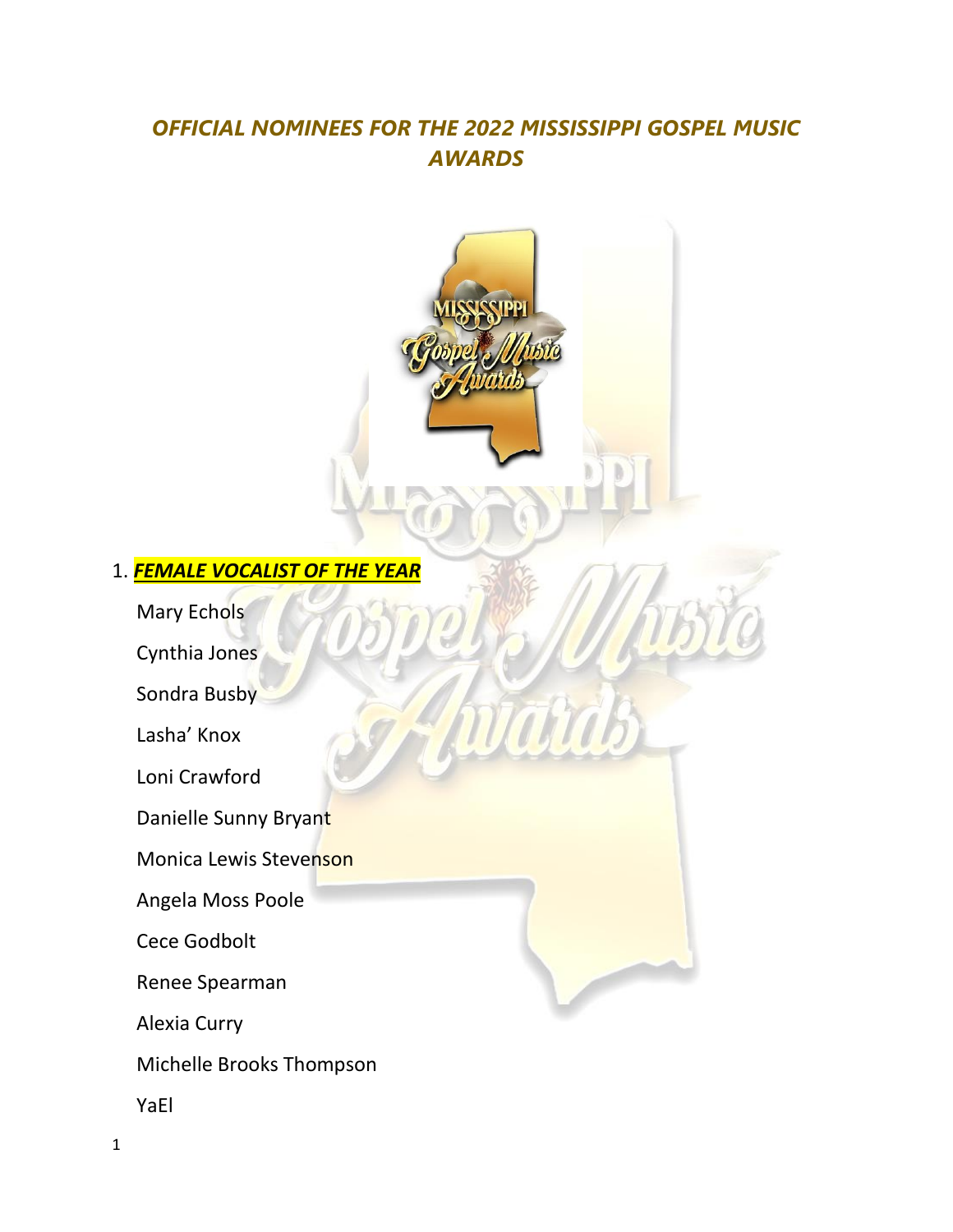Lisa Bellamy Lena Byrd Miles LaTocha Celeste Miles Crenshaw Mika Morrow Y'Anna Crawley

#### 2. *GROUP OF THE YEAR*

 ReFormed Godz Chozen Women of Destiny The Humble Sons Souls of Creation The Group Fire Pastor Monte Maddox and Highly Favored The Gifted Redeemed Singers The McDuffies The Original Chozen Disciples Divine Creation The Messengers The True Believers The Mighty Gospel Warriors The Christian Brothers

The Joyettes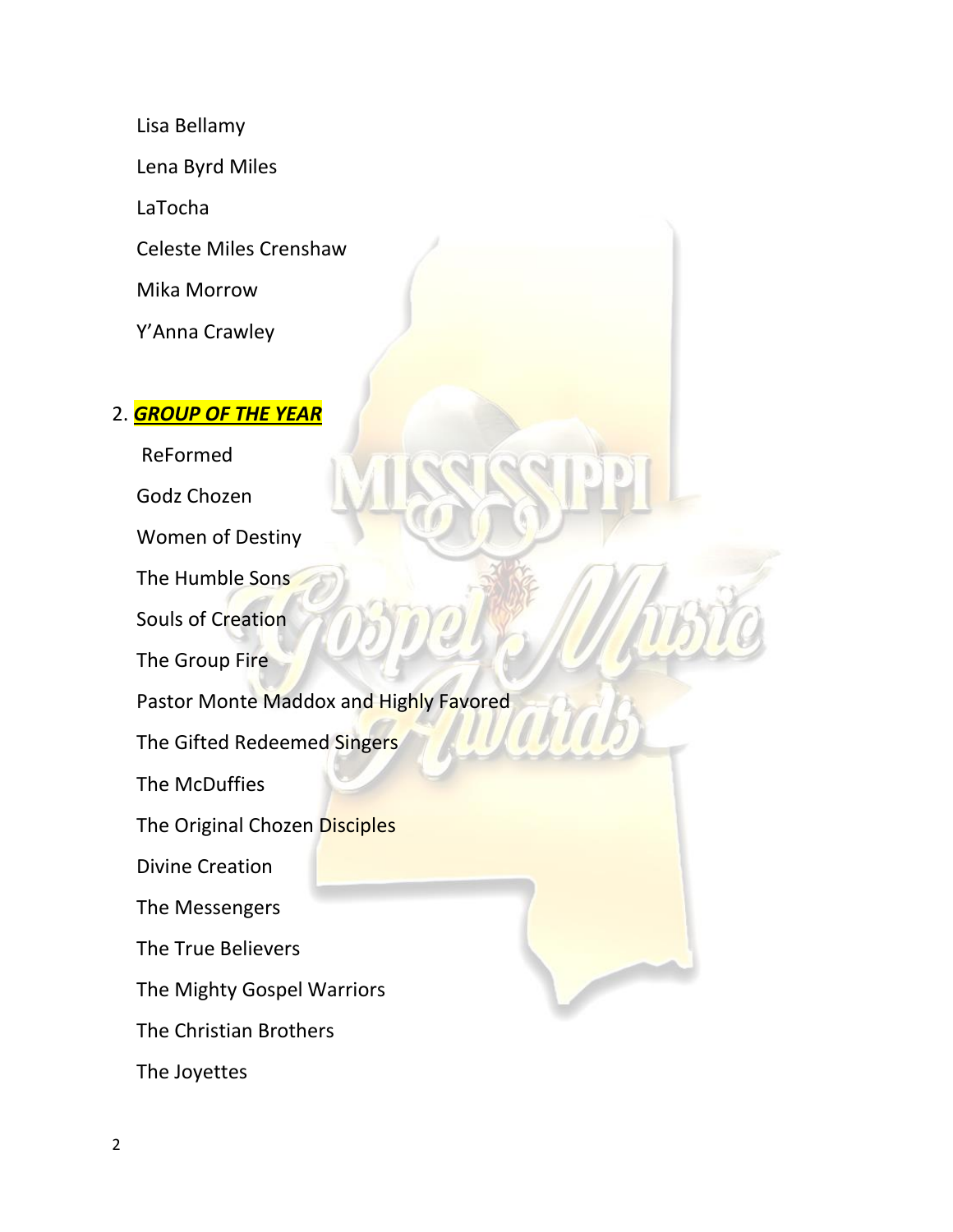Noel and Friendz

Jermaine Hawkins and The Harvey Spirituals

The Anointed Friends

### 3. *SONG OF THE YEAR BY A NATIONAL SINGLE ARTIST*

 "Jesus" Yael Hilton "Fight My Battles" LaSha Knox "I Got God" Rene Spearman "You Are" Byron Cage "Everything Will Be Alright" Spencer Taylor "In This House" Lisa Bellamy "Hear His Voice" Alexia Curry "He Kept Me" Luther Barnes "Redeemed" Amethyst "We Need Your Presence" Sondra Busby "Seat In the Kingdom" Pastor D. L. Heard

## 4. *JACKSON GOSPEL RADIO ANNOUNCER OF THE YEAR*

 Percy Davis Larry Armstrong Lance Fuller Herb Anderson George Winford Jonci Brown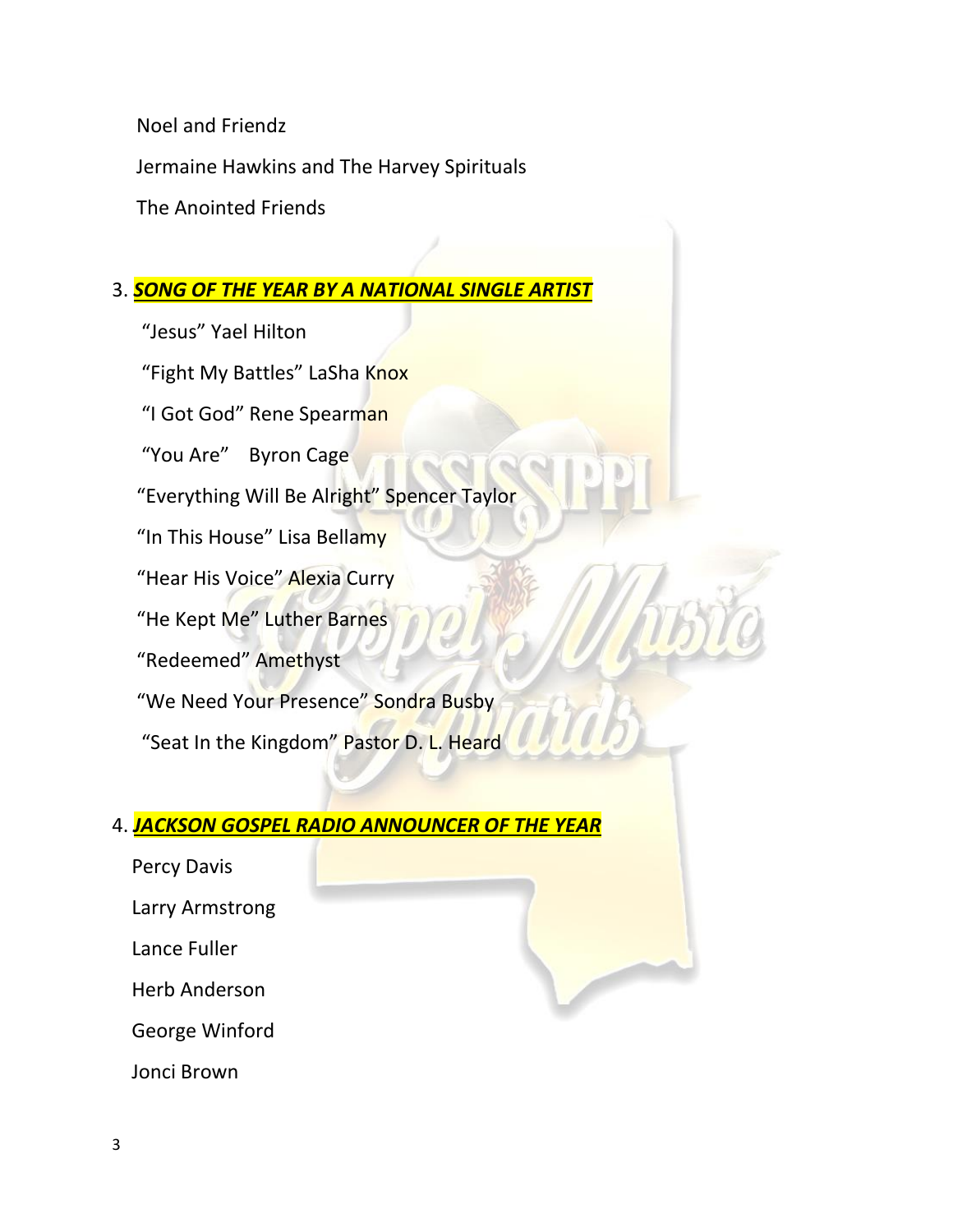Joe A. Washington

Val Blue

## 5. *NATIONAL MALE LEAD SINGER OF A GROUP*

Tarra

Bishop Darrell McFadden

Paul Porter

James McDuffie

Josh Myles

Rodney "The Mailman" Mills

Martin Luther Wardlaw

Joel Jackson

Doc McKinzie

Tim Rogers

## 6. *MUSICIAN OF THE YEAR*

 Micah May Christen Cone Pat Kessee Carrol McLaughlin Steve Harrison, Sr. Larry Robinson Maurice Gibson Justin Carter

Dee Curry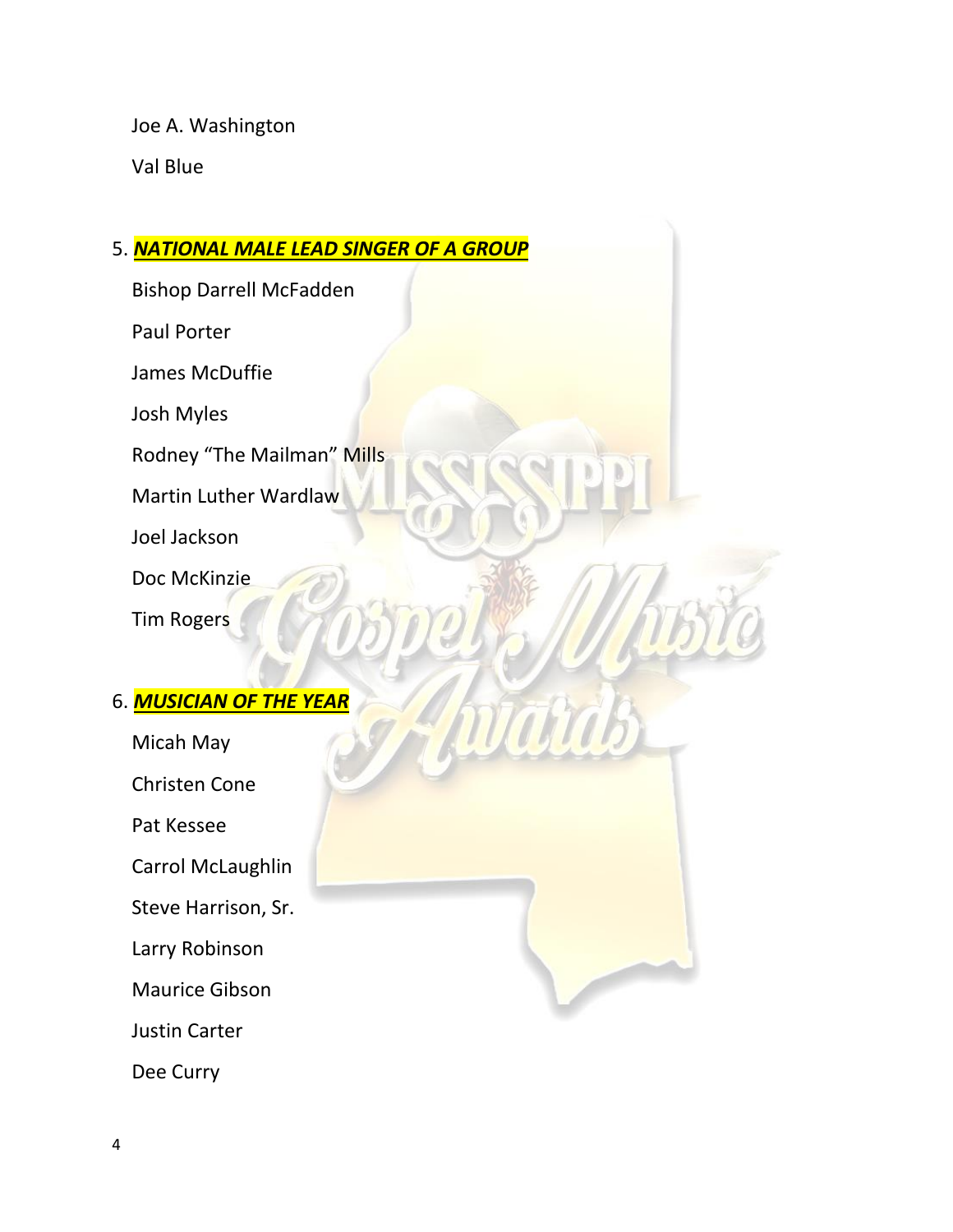Ant Friday

Keston Williams

Tony Blair

Braxton Mitchell

DeQuan Curry

Terrance Evans

James Salone

Barry Bolden

## 7. *NATIONAL GROUP OF THE YEAR*

 The Virginia Aires Doc McKinzie and the Highlites Spencer Taylor and The HighWay QC's The Wardlaw Brothers Lisa Knowles and The Brown Singers Rizen The Brown Boyz The Supreme Angels The Swanee Quintet

## 8. *MALE LEAD SINGER OF THE YEAR (THE JIMMIE RAY LEWIS AWARD)*

TOW

 Pastor J Artie Stuckey Stephen Johnson Douglas Noel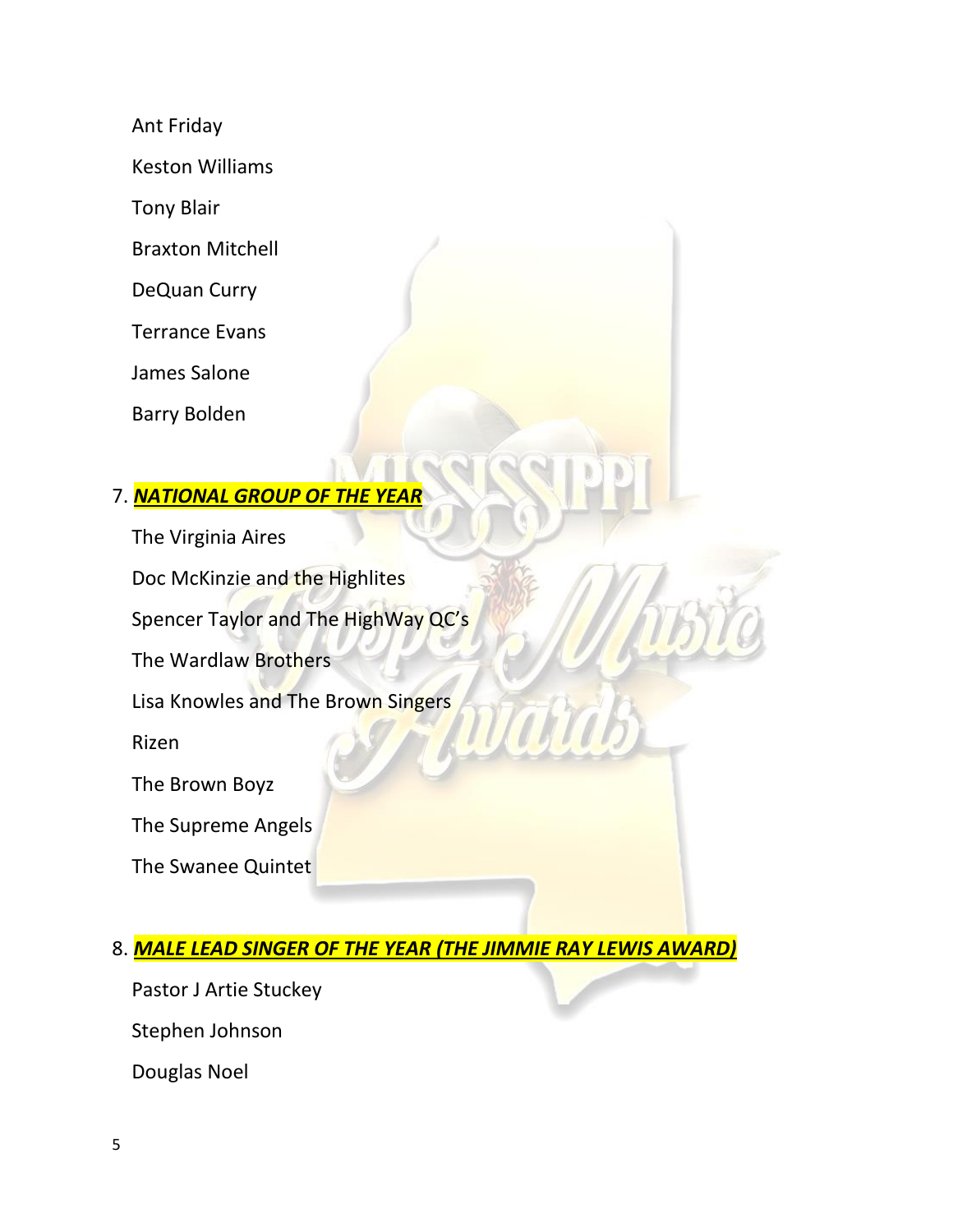Castro Coleman

Thedrick Webb

Damien Thomas

#### 9. *MISSISSIPPI SPOTLIGHT ARTIST OF THE YEAR*

 Ontario Showers Redeemed of Greenville Apostle Jerry Kelly and Committed Rev. Joe Washington and The Gabrieltones Andrew and The Spiritual Disciples Rickey Burton and 4Ever Grateful Noel and Friendz Souls of Creation Jermaine Hawkins and The Harvey Spirituals The Spiritual Soldiers Marq Powell and The Voices of Christ

## 10. *MISSISSIPPI GOSPEL RADIO ANNOUNCER OF THE YEAR*

Bishop Isaac Lindsey – WAGR/WONG /WXTN Lexington/Canton/Benton

Mississippi

Robert (Bob) Ewing - WTYJ Natchez, Mississippi

Cee Cee Jackson - WKIU Tupelo. Mississippi

Lowanda Gray - WGRM Greenwood, Mississippi